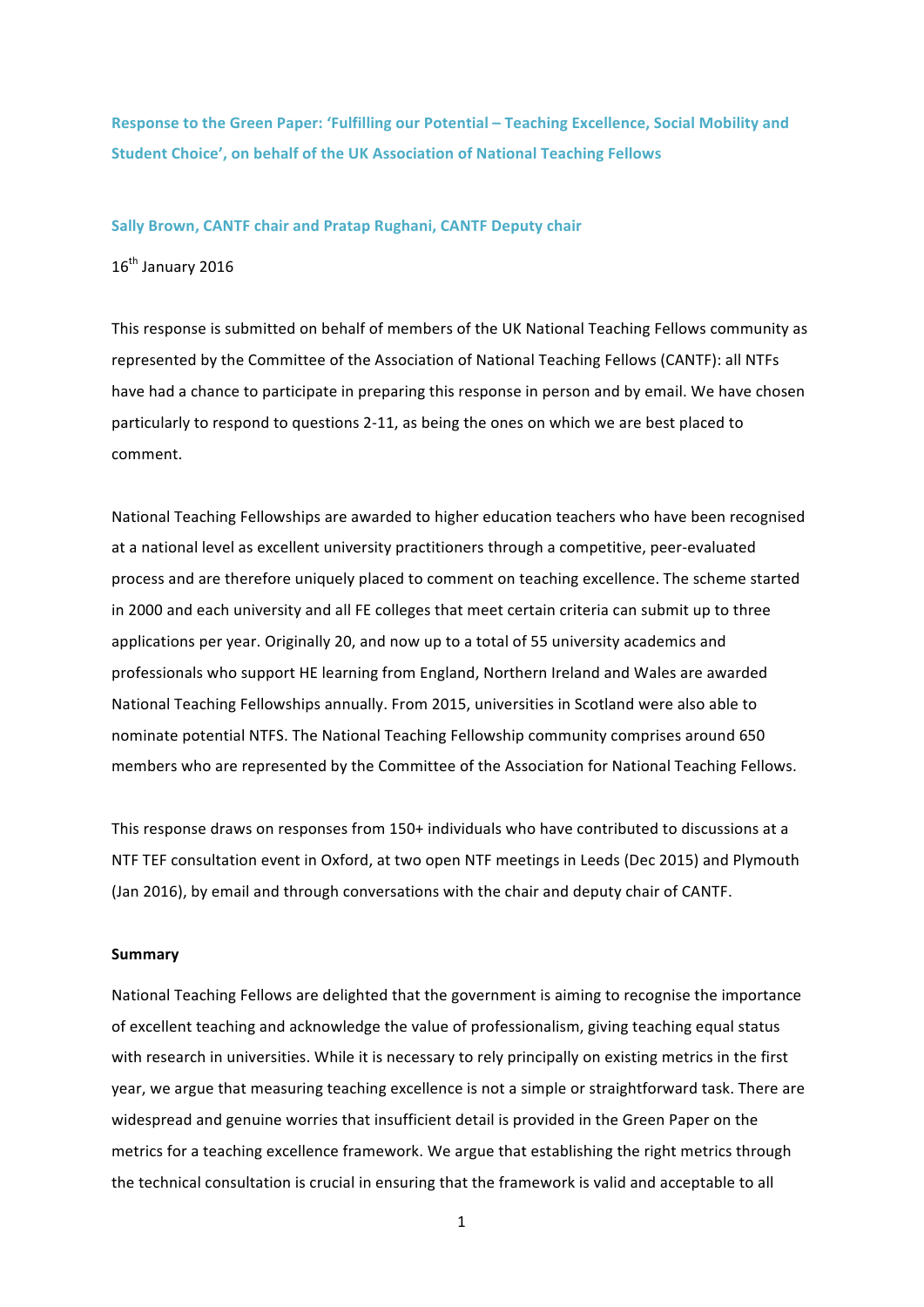stakeholders. We are keen that any measures used to recognise excellent teaching accurately evidence improvements which add value to the student experience, brought about by interactions between HEI teachers and students, rather than extraneous factors representing existing differences in the level of advantage of the student body in different institutions. National Teaching Fellows and CANTF as their representatives are a body of expert practitioners who can usefully contribute both to the technical consultation and to the expert panels proposed for phase two of the process.

We offer here some over-arching comments and then address questions 2 to 11, which are those around which the National Teaching Fellowship community feel best placed to comment.

#### **Introduction**

National Teaching Fellows recognise that the TEF can be a means by which individual and collective teaching excellence is recognised in universities and other institutions offering higher education, including private providers and Further Education Colleges, affording equivalent status to teaching to that accorded to research. We are also aware that in recent years there has been an imbalance in esteem, caused largely by HEIs over-focusing on the Research Excellence Framework, thereby giving perverse incentives for HEIs to overlook the importance of teaching.

Representatives of the National Teaching Fellowship community will have confidence that the TEF is trustworthy if outcomes are based on evidence rather than historic reputations, and if the means by which judgments of teaching excellence are made are transparent and demonstrably fair.

Since there are significant variations between the performances of different departments within any university, we propose that measures of teaching excellence should be at a subject rather than an institutional level, recognising the importance of subject differences and signature pedagogies (Shulman, 2005a).

We are keen that the TEF should be multi-dimensional, using data already available to universities as far as possible, enhanced in phase two by evidence at a more granular level of genuine excellence in teaching and learning practice. We recognise that there is a trade-off between reducing the burden of the TEF process and achieving outcomes that genuinely recognise and reward excellent teaching.

#### **Detailed comments on questions two to eleven**

**Question 2: How can information from the TEF be used to better inform student and employer decision making?**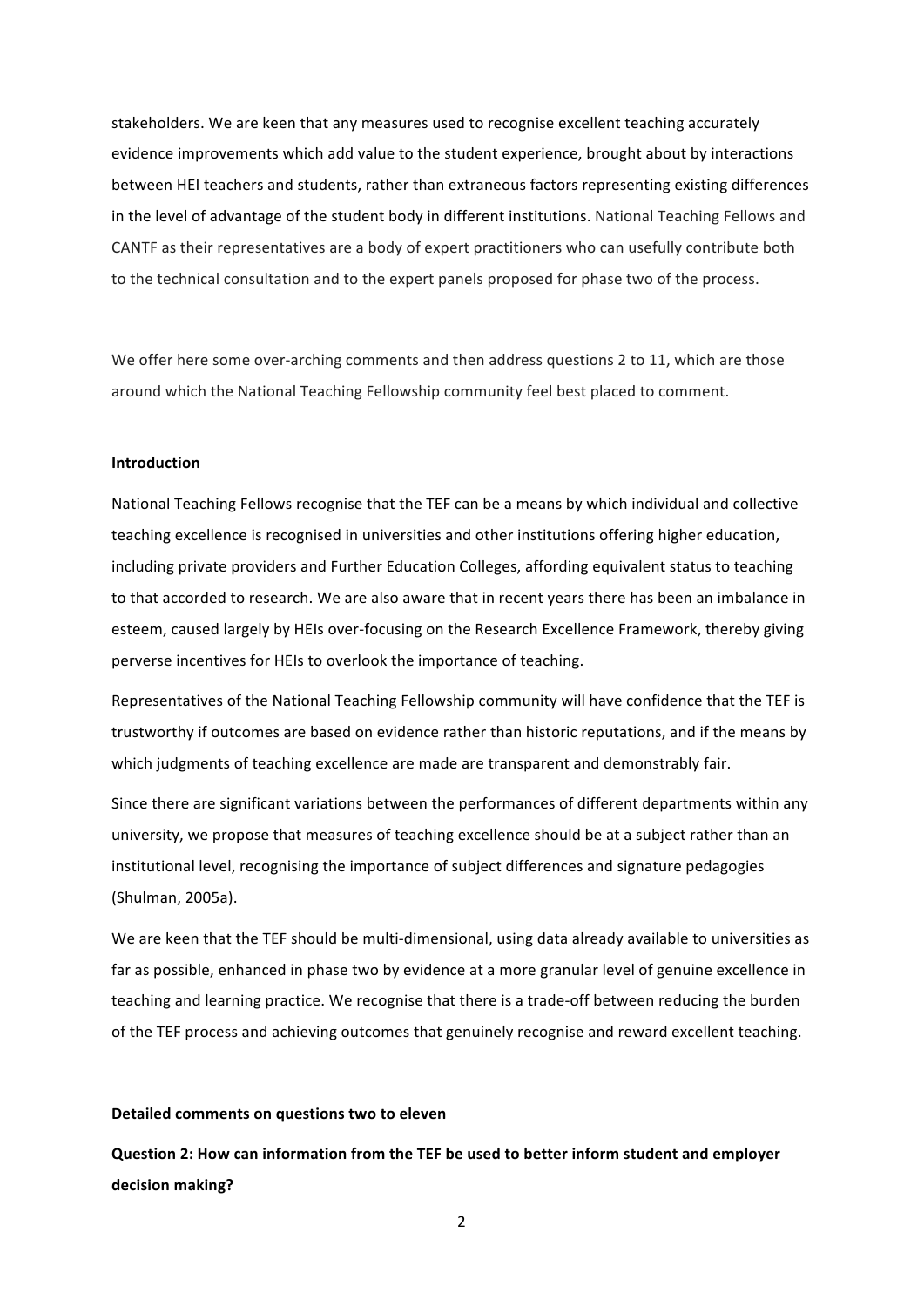In the context of better-informing student and employer decision-making, we raise questions over aggregation, and the concept of a whole university rating of TEF at levels 1, 2, 3 and 4. We would like to see different areas of provision (disciplines/subject groupings) get different ratings as is currently achieved with the REF, to allow students to get better information about departments and programmes. We argue that if TEF ratings are to be linked to fees, they should be granular rather than at a whole institution level. This could be by broad subject area as in the REF or in smaller groupings, for example, Arts and Humanities; Health and Allied Professions; Medicine and Dentistry; Science, Technology, Engineering and Maths (STEM); Social Sciences and Education; and Business and Law.

### **Question 3: Do you agree that the ambition for TEF should be that it is open to all HE providers, all** disciplines, all modes of delivery and all levels?

We agree that TEF should be open to all providers. It is essential that the technical consultation is undertaken promptly and with expert pedagogic input, to ensure that TEF measures proactively foster pedagogic creativity and student-centred approaches. The TEF must accurately represent the achievements of the whole sector, recognising mission differences and excellence within all disciplines and among diverse providers (including private providers and FE colleges where HE is offered), as well as for all levels and modes of taught provision. Additionally, the quality of support offered to international students and that offered to redress disadvantage for disabled and other disadvantaged students should form part of the metrics.

We need to ensure that the TEF does not foster an excessively conservative approach to teaching. Good university teaching thrives on experimentation and stretching students beyond their comfort zones (with appropriate support) and this can lead to periods of struggle and introspection for students who do not always immediately value particular teaching and learning approaches (notably, for example, group work). Evaluations undertaken during study, for example the NSS, do not appropriately recognise the longer term benefits of such approaches which might not be apparent until graduates are in employment.

There is significant further work to be undertaken to achieve consensus on learning gain: using it as a metric is regarded by the NTF community as problematic until further clarity is achieved. The proposed metrics including A level grades on entry, grade-point averages, self-reporting surveys, standardised tests, and qualitative measures like reflective diaries and mixed methods can provide baseline data for measurement of excellence. However, richer evidence from, for example, from case studies would be necessary if the metrics are to inspire confidence. We argue that institutional-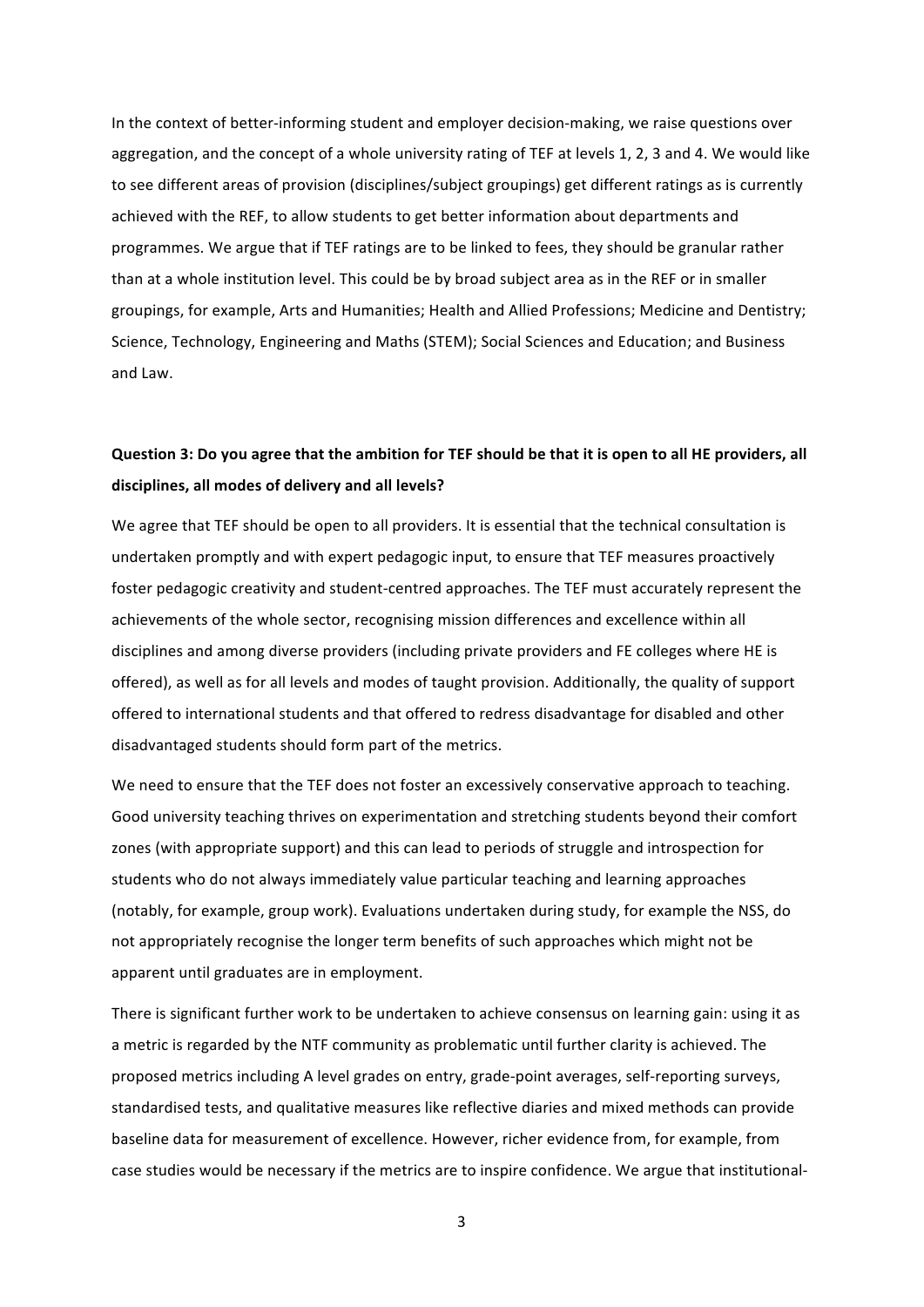level metrics could be very damaging to the reputations of UK HE providers internationally, since they would be likely to further narrow choices of applicants to a small pool of universities and colleges, that do not offer the full range of disciplines and subjects. We argue that no institution provides universal excellence in teaching, and that pedagogic excellence can be found in a wide variety of institutions, including FE colleges where HE is offered.

### **Question 4: Where relevant, should an approved Access Agreement be a pre-requisite for a TEF** award? What other mechanism might be used for different types of providers?

We welcome universities being required to demonstrate widening participation through approved Access agreements, but argue that this is not an indication of teaching excellence and that only indicators that relate directly to teaching should be used for the TEF. Measures of progression and added value for students from disadvantaged backgrounds achieving degrees and other HE awards can be a good indicator of excellent teaching but other factors are likely to be involved. As the Prime Minister acknowledged in his 2015 Conservative Party conference speech, inequalities and prejudices impact on student recruitment processes and these in turn impact upon graduate employment outcomes.

If approved Access Agreements are to be included in the diet of metrics, we argue that these must be benchmarked against specific criteria and must recognise subject and mission difference as well as cohort profiles. If we are to compare, for example, retention rates or student satisfaction between providers, some have higher proportions of disadvantaged students and there are regional and national differences. Additionally, some subject areas tend to receive higher or lower than average scores, for example, NSS scores are lower on average in Arts and Humanities subjects than in STEM subjects (Yorke, Orr and Blair, 2014).

We argue strongly that metrics used in TEF must be risk-assessed to ensure that there are no perverse disincentives that might encourage HEIs to avoid admitting 'high risk' students from nontraditional backgrounds as identified by Yorke and Longden (2004), some of whom may be more liable to drop out or fail. There is ample evidence that retention and achievement rates not only vary between subjects but also reflect patterns of social and economic inequality.

**Question 5: Do you agree with the proposals on: a) what would constitute a 'successful' QA review**  b) the incentives that should be open to alternative providers for the first year of the TEF c) the proposal to move to differentiated levels of TEF from year two?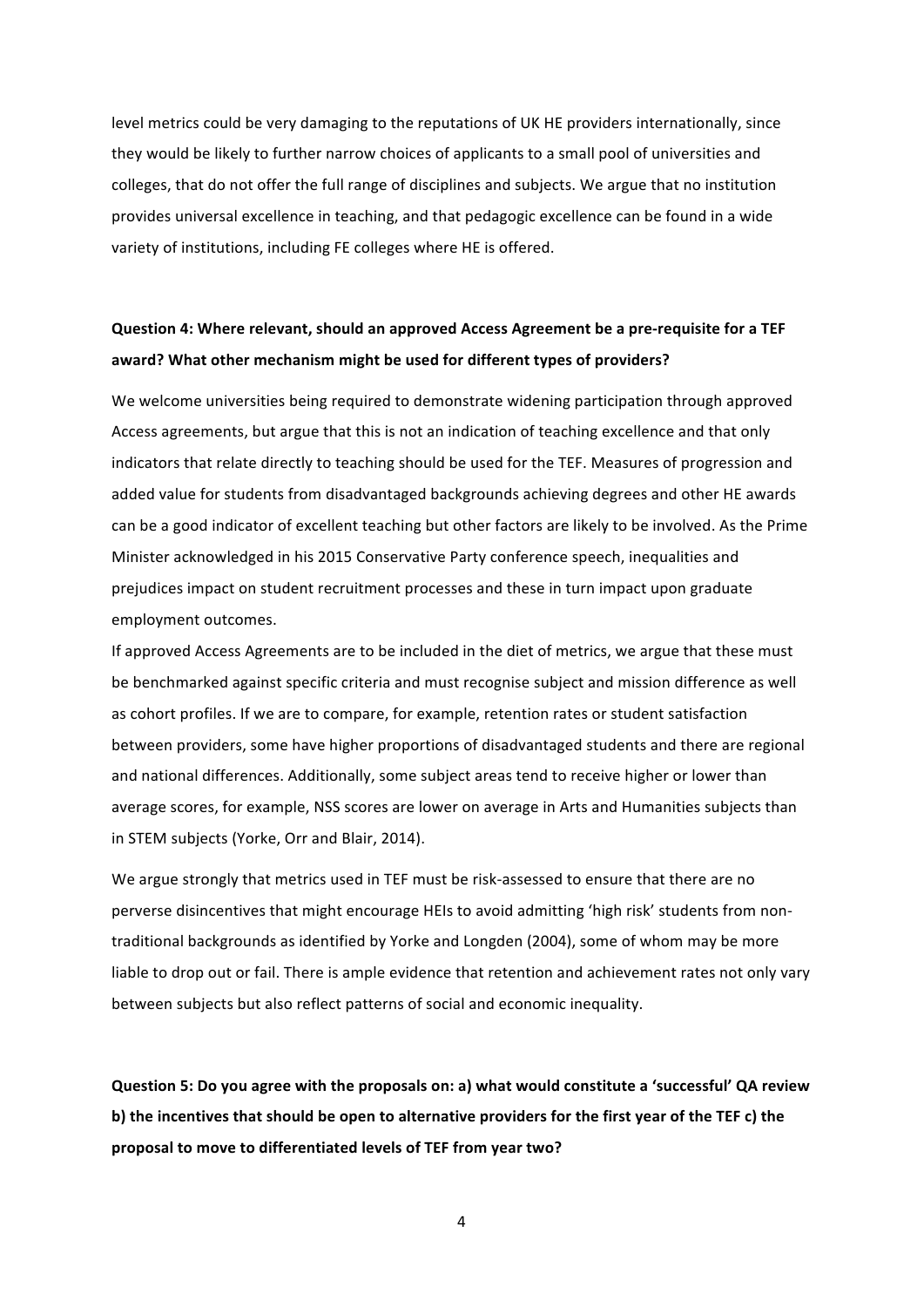(a) Yes, since given the short timescale for phase one, using previous QAA reviews is an appropriate and pragmatic option: the QAA Code of practice element on 'Driving up the quality of student outcomes' already includes a commitment to continuing enhancement which we endorse.

(b) The NTF community argue that incentives should be open to all providers in the first year of TEF, including private providers, distance and online learning providers and HE in FE.

(c) NTFs expressed diverse views on how many levels should be differentiated in year two, arguing that 'standing' is a more useful term than 'level', which might have unwanted outcomes in terms of international perceptions of HE provision. Whether two, three or four levels are adopted, we commend the approach used in the 'Athena Swan' awards: Bronze, Silver and Gold awards are given, (Athena Swan, 2016), which link the awards to achievement against specific criteria.

We feel it is critically important to benchmark universities, to take account of regional variations in intake, social diversity and the mix of disciplines, with recognition of standing at a disciplinary/subject group rather than an institutional level.

While grade-point averages have been experimented with alongside traditional degree classifications in a number of HEIs, including Oxford Brookes University, GPAs in the UK are not regarded by the NTFs community as sufficiently mature as metrics to be used within the TEF, without considerable further work being undertaken to assure equivalence of grading against UK standards.

### 6: Do you agree with the proposed approach, including timing, assessment panels and process?

#### **Approach**

The NTF community endorses an approach that recognises and rewards teaching excellence at a subject group/ disciplinary rather than an institutional level. As indicated we argue for it to be based on readily-accessible and fairly measured data, which recognise diverse missions and student cohorts.

#### **Timing**

While recognising that the TEF could benefit Universities and the wider higher education community, the NTF community have strong reservations about the rapid implementation of the TEF. In particular, we are concerned that the technical consultation will have high impact on the approach ultimately adopted, and we are concerned that the timescale and scope of this are as yet unknown to the HE community. We would hope to see enhancements within phase two that build on both the experience of implementing phase one and evidence-led advice from pedagogic experts.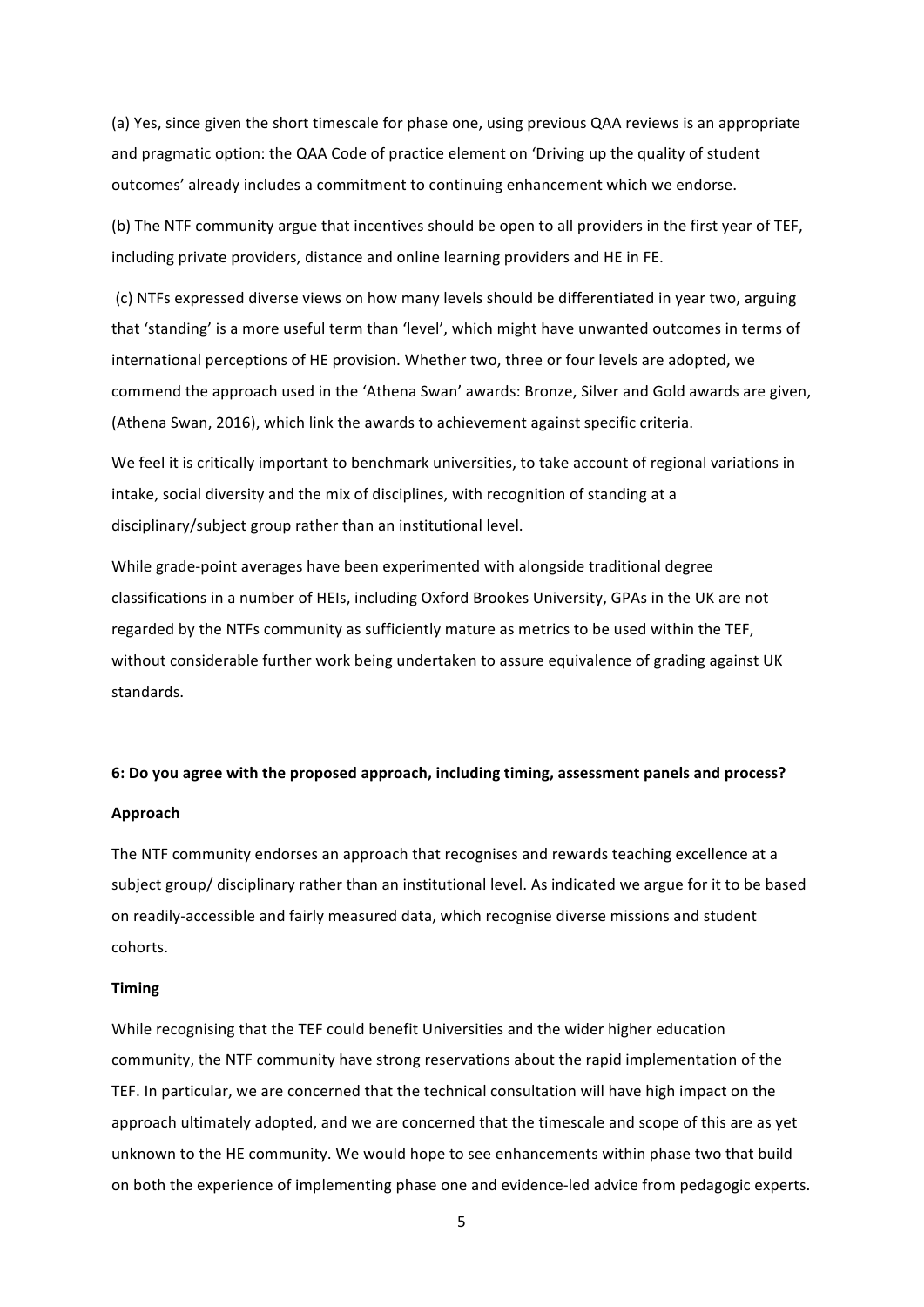A well-designed TEF could potentially be valuable in providing more information to prospective students and other stakeholders about the quality of teaching in any institution, including parents and carers who frequently financially support students, but only if metrics were recognised by all stakeholders as reliable, valid and well-supported by evidence. HEIs whose overall teaching excellence was rated highly might then attract more students, and potentially, more academicallyable ones, to apply to study with them. Through high emphasis on reliably-measured teaching excellence, HEIs that make student learning central to their missions could be rewarded, which in turn could encourage institutions to integrate within HR processes a system of reward and recognition for teaching excellence.

However, we have strong concerns over inappropriate usage of readily-available metrics, particularly in the first stages of the implementation of the TEF. As Gibbs argues in HEPI (2016)

"If, as a short-term stopgap, readily available outcomes measures are used, this will simply reinforce the existing reputation-based hierarchy. It will become clear to institutions that they will do better trying to improve their reputation then their teaching."

We comment on further metrics in our response to question 11

#### **Assessment panels**

The TEF must recognise that discipline-specific approaches to teaching, sometimes described as signature pedagogies, (Shulman, 2005b) vary substantially, so evaluation of teaching excellence must be undertaken by those with relevant expertise.

The NTFS represents a well-established, nationally endorsed, and commonly understood scheme for the identification and demonstration of teaching excellence. We argue that National Teaching Fellows have undergone an established and robust selection process which recognises individual excellence as assured by their own institutions and the HEA selection panel and hence should be included in TEF assessment panels. The HEA's 2013 data report on the National Teaching Fellowship awards demonstrates that NTF awards are already well distributed across all disciplines, and embrace a breadth of expertise in pedagogy. The Association of National Teaching Fellows would welcome opportunities to nominate representatives for panels as well as to contribute to the technical consultation on the implementation of the TEF

Such panels could also include:

Representatives of those Professional, Statutory and Regulatory Bodies that already have expertise in recognising teaching excellence;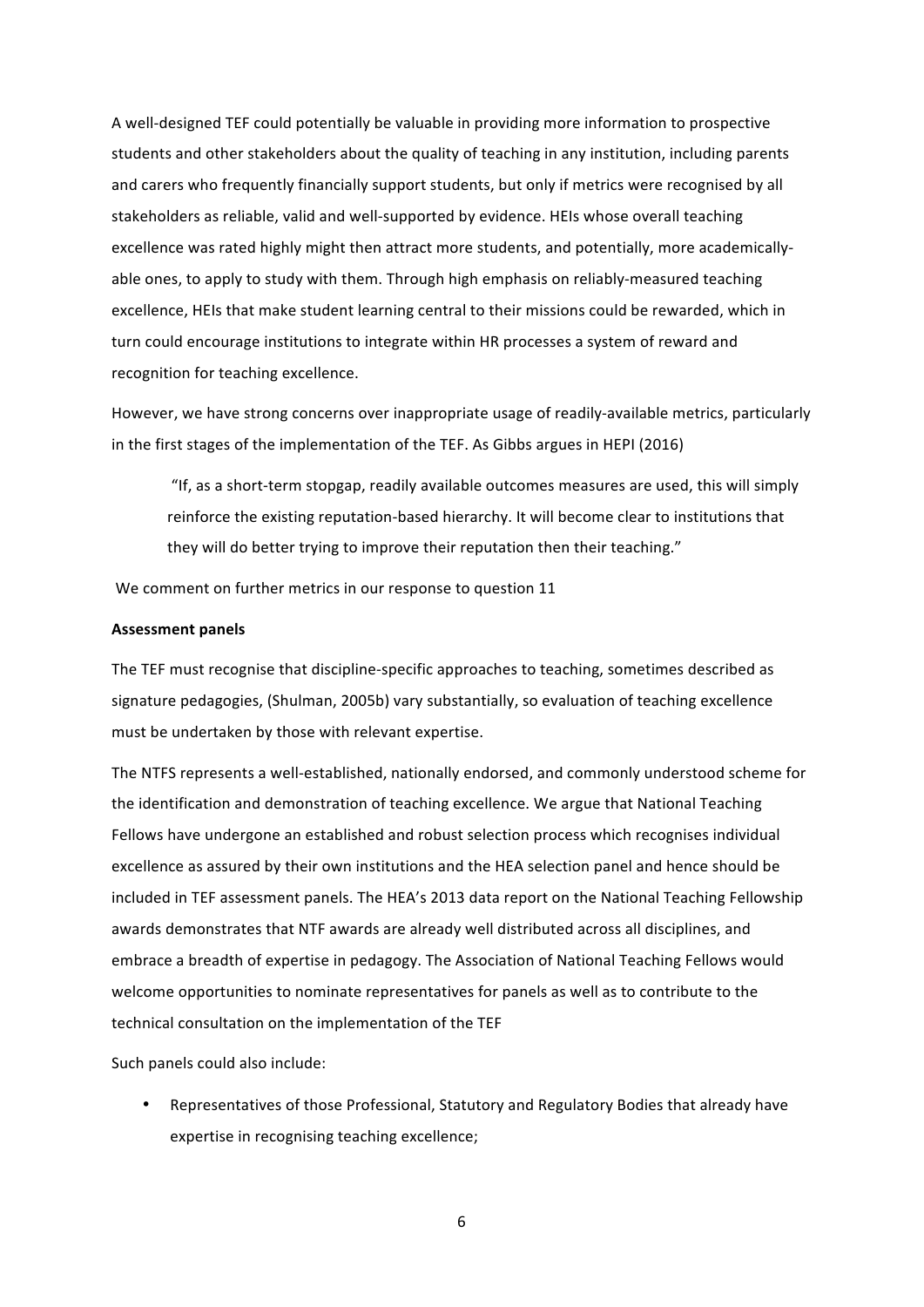- Professors appointed within their universities on the basis of their teaching excellence (HEA, 2013) and championing of the student experience;
- Senior staff in universities such as pro-Vice-Chancellors for Learning and Teaching;
- Researchers recognised for their expertise in higher education pedagogy.

#### **Linking excellent teaching to institutional finances**

We are wary of the statement that 'We will reward excellent teaching with reputational and financial incentives' (Green Paper, 2015: p.8). There are too many flaws in the proposed system of measuring excellence to link it to financial reward for institutions at present. Additionally, there seems to be little incentive to capture individual teaching excellence and hence to make a difference to HE teachers on the ground, since metrics are currently mainly framed around institutional imperatives. We suggest that even if student numbers rise due to enhanced institutional reputation post-TEF, this could mean more students to teach for any institution, without necessarily resulting in an enhancement to the 'unit of resource'. It was noted that higher fees might have more effect on already disadvantaged students, though the present policy of the withdrawal of some funding for those with disabilities was probably more of a disadvantage than higher fees.

Furthermore, we fear that linking of fees with teaching excellence could actually result in those universities offering TEF-recognised excellent teaching only being available to students who can afford them. NSS scores and other core metrics could be skewed by students not wishing to disadvantage their successors who might then incur higher fees. Nor would they conversely want financial penalties for their own institutions to result from low scores.

#### **Invalid/imprecise metrics**

We are concerned about adopting presage/input and product/outcome metrics over process/environment metrics. Input metrics such as institutional funding/resources, staff-student ratios, research performance and reputation are not valid measures of teaching excellence. One input variable we believe *should* be included in quantitative metrics as a reflection of high quality teaching is the *teaching qualifications and professional accreditation of staff* (e.g. PG Cert HE, the UK Professional Standards Framework (UKPSF) level of recognition, NTF standing and other HESA recognised teaching qualifications). There will be a link here between input variable and process and we know that students highly rate staff training in teaching (e.g. Nasr, et al., 1996; HEPI-HEA Student Academic Experience Survey, 2015). A recent survey undertaken by The Student Room (September 2015, n=500) found that 77% of the students surveyed said it was important to them that their lecturers have some form of teaching qualifications and that lecturers' qualifications should be made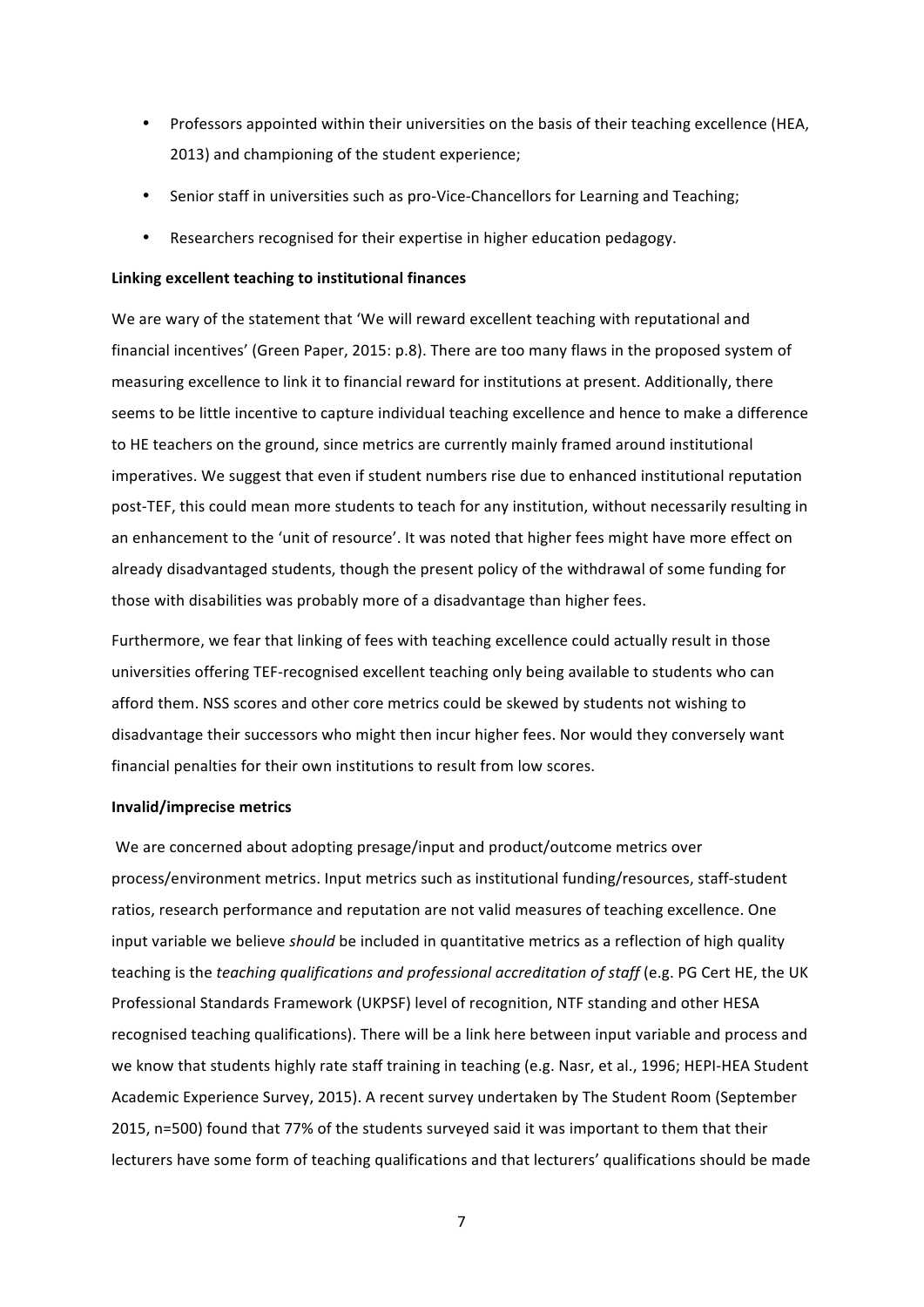publicly available, ideally on the university website and in prospectuses. One in five of the sampled students said this information would 'definitely' affect their university choice. Moreover, more than 90% of students rated teaching skills as the most important feature of a good quality learning and teaching when assessed by the NUS/QAA (2012a). Likewise, the number and quality of pedagogic publications might act as a proxy for teaching quality, combined with teaching qualifications/accreditation.

Product measures such as student performance/grades, submitted work, graduate destination/employability information, retention and progression data are related more closely to social capital than to teaching excellence and they are also closely related to disciplines. We argue that it is inappropriate to use such data to measure teaching quality without factoring in a host of caveats. The largest single determinant of educational outcome is social class (Sullivan, 2001) and the resulting quality of students entering an institution, and this also affects other potential metrics, such as student employment and salary data.

Among measures we would not find useful, as they represent existing advantage among students on entry are metrics which take into account salaries on graduation, as they implicitly advantage certain subject areas and disciplines as well as enforcing differences that are implicit at entry. For example, some high-paying blue chip employers only recruit from a very limited pool of universities. Some disciplines like art and design rarely produce graduates with immediate high incomes, whereas others such as banking, finance and accounting are more likely to lead to initial high salaries.

If graduate salaries and first destinations are to be regarded as a metric, these should relate to *five* years after graduation rather than within six months, when many graduates are travelling or finding their first jobs. The metrics must be context-contingent and granular, and also need to take into account socio-economic factors. Where metrics do not represent learning enhancement experienced while students are at a university, we do not feel they should be included. A metric that shows how many students stayed within their field of study could be useful, especially if value added/learning gain is important, but it might be problematic in disciplines like Art and Design. A graduate's destination in a high paid job in a different discipline could skew the value of that department, as it may have little to do with the learning the student actually achieved there.

Equally, educational or learning gain, measured via grades, self-reporting surveys, standardised tests, other qualitative methods and mixed methods (see McGrath et al., 2015), is difficult to gauge in the UK using current national data collection instruments (e.g. comparing entry points with final degree classification). We are concerned that including measures of student performance might well promote grade inflation, while the use of graduate earnings in measuring standards could potentially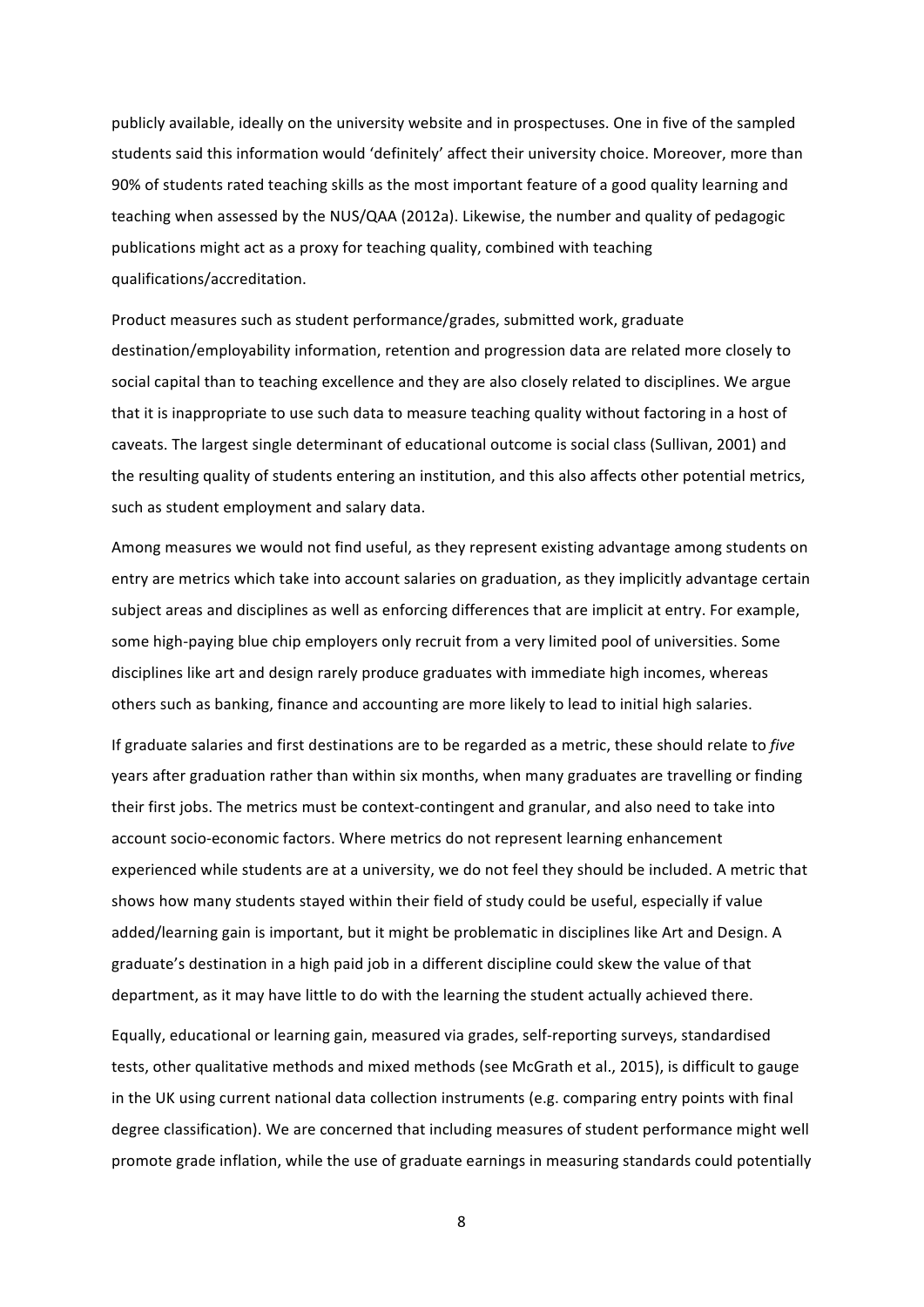devalue subjects where students are oriented towards less remunerative but socially important professions like Nursing and Teaching. Additionally, including retention measures could foster the lowering of standards to enhance progression.

Process variables that capture excellent pedagogies are optimum, but these variables do not relate to individual contact hours, independent study hours, overall teaching intensity, class size, rapidity and amount of feedback, and student satisfaction (e.g. NSS) scores. Class contact hours, for example, have very little to do with educational quality independently of what happens in these hours. The relationship between contact hours and independent study hours is important as are the pedagogies and support in place for students (See NUS/QAA 2012b).

With regard to NSS scores, there is no necessary link between 'satisfaction' and 'quality'. Indeed, there is evidence that university students evaluate their teachers more positively when they learn less (Carrell & West, 2010; Braga et al., 2014). Measuring levels of student satisfaction might lead to lowering of intellectual challenge in courses. Overall, using student evaluations to assess universities is likely to be misleading, potentially resulting in reduced funding for precisely those courses that contribute most to student ability and graduate contributions to the economy.

We need integrated process measures that link together coherently to deliver meaningful results at a granular scale. Suitable measures need to highlight departmental and institutional cultures that promote intellectual challenge and pedagogic practices/approaches that engender student collaboration and active engagement in their learning, assessment and curriculum development (see NUS/QAA 2012a), hence bringing the focus back on students. Such pedagogic approaches tend to follow the seven principles of good practice in undergraduate education (Chickering & Gamson, 1987). Pascarella et al. (2008) list a number of studies demonstrating that if these seven principles are acted upon, then student outcomes will be improved. Thus, suitable process variables should capture how ongoing quality enhancement is converted in real terms to HE teachers' practice and hence into valuing, developing and rewarding inclusive teaching. The TEF should also lead to greater opportunities for students to engage meaningfully in quality assurance and enhancement.

We believe that peer review/expert judgement of institutional practice or collated evidence should be encouraged, as we recognise the shortfalls of metrics alone (see Wilsdon et al., 2015). Such a process will allow the diversity inherent within 'high quality teaching' to be recognised, appropriate to context, and will also allow enrichment or extra-curricular activities (often building affective emotional competencies that are hard to measure) to be conveyed beyond their simple statement in the Higher Education Achievement Report (HEAR).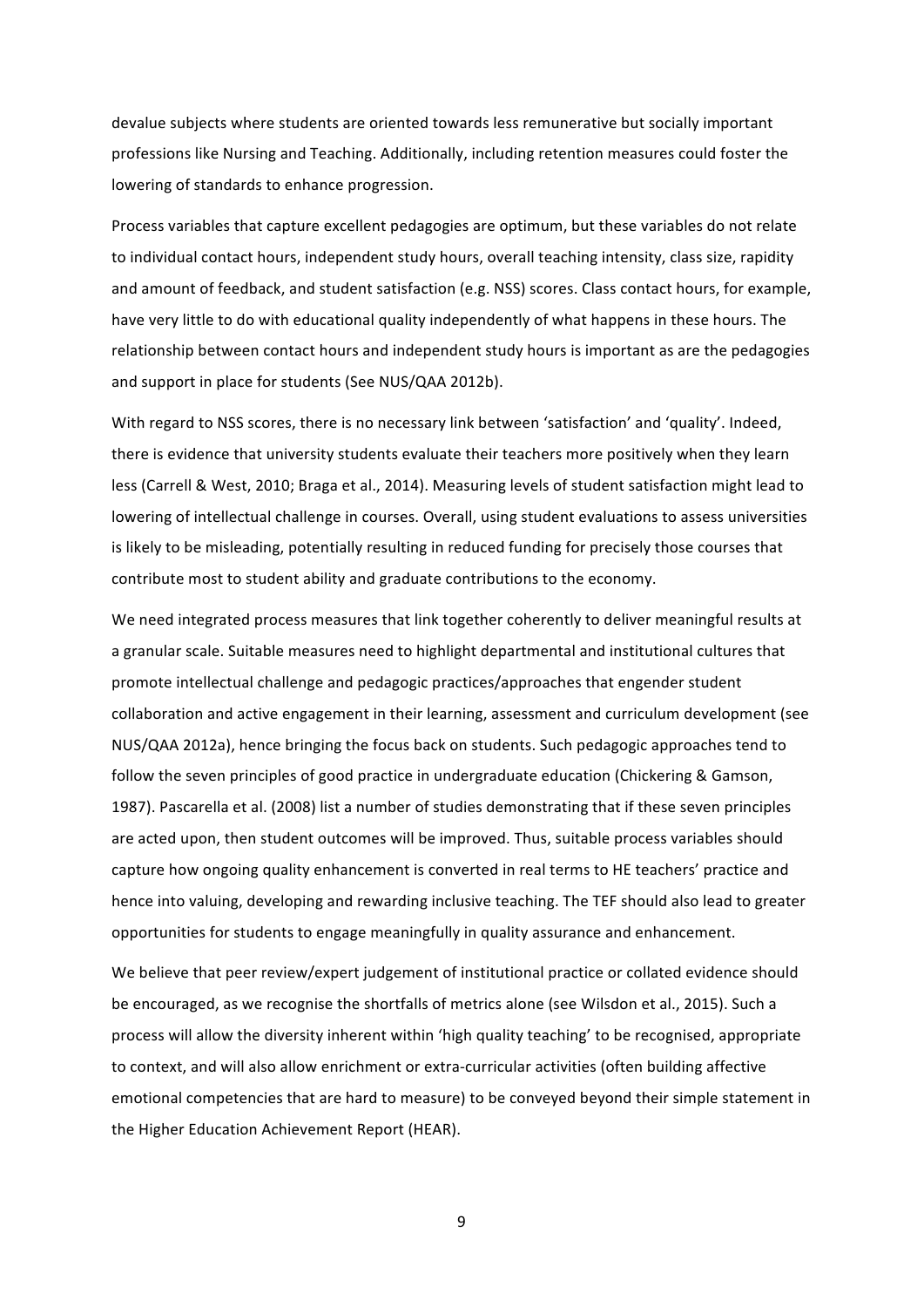Student support mechanisms over the entire student journey could also be highlighted within the TEF. This would allow the value of teaching and learning within institutions to be examined by assessing frameworks for excellence such as promotional pathways linked to teaching, proportions of Professors promoted via a pedagogic rather than just a research route, activities and outputs of Teaching and Learning Centres, encouragement of pedagogic research through institutional incentives and quality enhancement procedures designed to improve the student experience. Such a review process should also be inclusive of *all* staff. This might lessen the development of currently less prestigious, teaching-only contracts (most often awarded to women and BME individuals) and academic casualisation.

We argue for the adoption of criteria that are valid, reliable and can measure what is really important, that is, improvements that add value to the student experience, not merely those that lend themselves readily to measurement. Gibbs' (2010) *Dimensions of Quality,* produced for the HEA, usefully evaluates the validity of diverse indicators of educational quality.

# **Question 7: How can we minimise any administrative burdens on institutions? Please provide any** evidence relating to the potential administrative costs and benefits to Institutions of the proposals set out in this document.

We argue that the TEF and any new quality assurance regime must be manageable, in that data prepared and presented by any HEIs should only be required to be presented once. This means that systems must articulate fully, and arguably form part of a single cohesive system, whilst acknowledging the distinctions between quality assurance and the recognition of teaching excellence. National Teaching Fellows would not wish to see an approach that mirrors former QAA Subject Review, which was arduous, time consuming and subject to gaming. Nor would we wish to see over-simplistic approaches that use only currently publicly available data which could not accurately reflect the nuanced dimensions of excellence for which we argue.

A TEF that is meaningful and trusted is likely to rely on measures that go beyond data currently held by HEIs. We argue for the involvement of practitioners in the genuine peer review processes, and for the usefulness of case-studies as a means of evidencing good practice. Readily available case studies of excellent peer reviewed teaching are currently held in many HEIs in the form of submissions to the HEA for National Teaching Fellowships. Case studies of excellence in sustained and strategic leadership of teaching are extant in the form of successful applications for Principal Fellowship of the Higher Education Academy.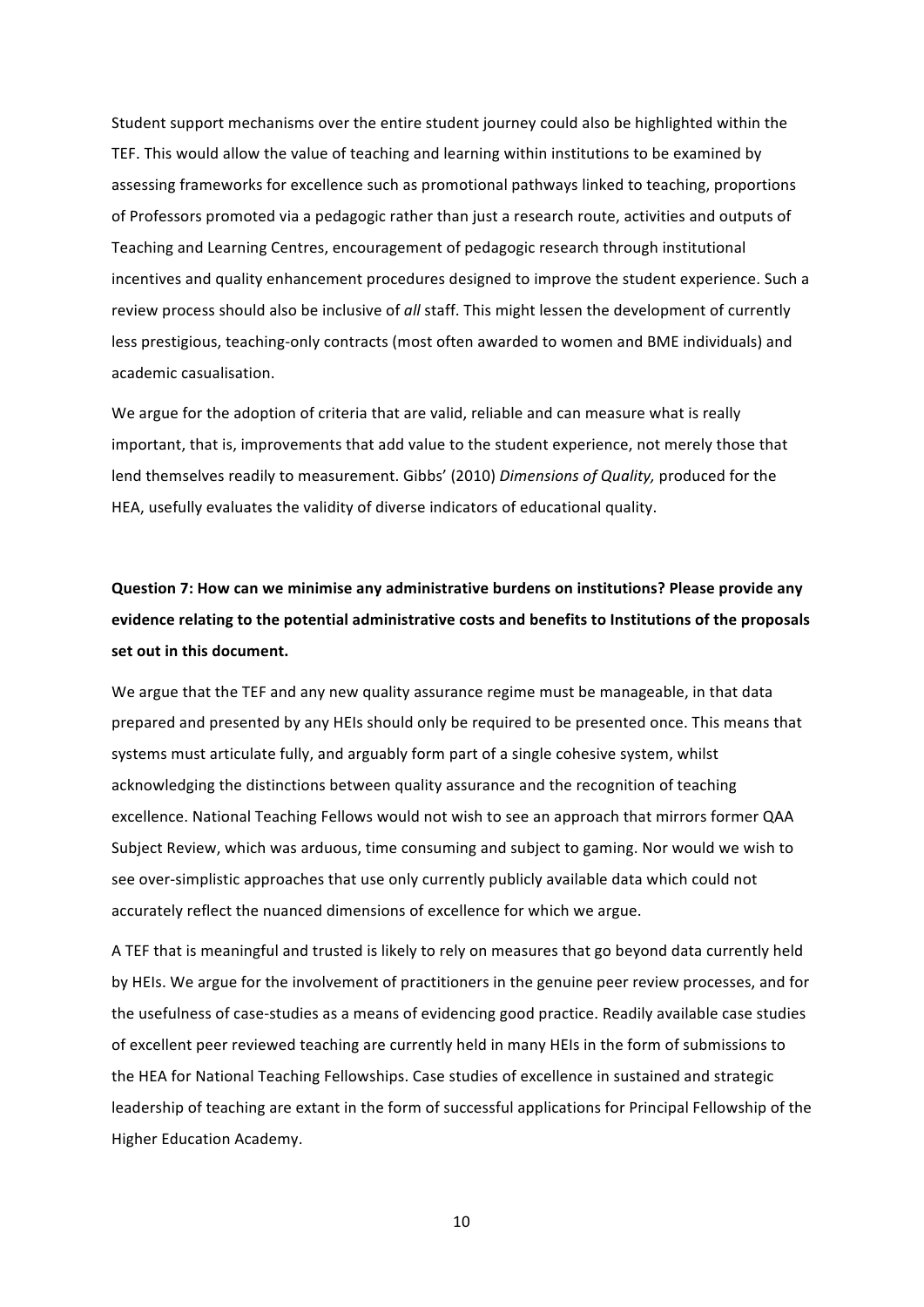We would not propose that TEF assessment visits of the kind involved in QAA periodic Subject Review should form part of the process.

### **Question 8: Do you agree with the proposed approach to differentiation and award as TEF** develops over time? Please give reasons for your answer.

Over time, it should be possible, using the approaches we endorse, to achieve reasonable confidence that metrics can accurately represent differentiated levels of teaching excellence across the range of HEI providers. It will be important to ensure that metrics for later phases of the TEF are designed to avoid the potential for 'gaming' results. Again the technical consultation is crucial here.

We recognise the value of some aspects of the approach to performance monitoring as proposed by the Royal Statistical Society (2005) including their emphasis on detailed protocols, clearly specified objectives, methodological rigour, cost effectiveness, independent scrutiny, the recognition of ethical dimensions and a reflexive approach to the process of evaluation, with implications for continuous improvement. In particular, we regarded as apposite their proposal that: "Individuals and/or institutions monitored should have substantial input to the development of a performance management procedure".

## Question 9: Do you agree with the proposed approach to incentives for the different types of provider? Please give reasons for your answer.

Private providers of higher education and FE colleges where HE is provided must be evaluated on an equivalent basis to other HEIs. We argue that any metrics must be universally applied, including especially those related to the training, accreditation, recognition and support of HE teachers.

Currently there is lack of clarity about specific incentives for different providers. On the different types of providers, we consider it important that all providers should be measured in the same way. As with any measure that is linked to financial incentives, there is likely to be high enthusiasm across the sector from those who perceive themselves as to be likely beneficiaries, and less from those who feel the system will disadvantage them and their students. It is important that the technical consultation ensures that diverse voices across the sector, including different mission groups and types of provider, are heard, and that metrics are capable of recognising diversity.

### **Question 10: Do you agree with the focus on teaching quality, learning environment, student** outcomes and learning gain? Please give reasons for your answer.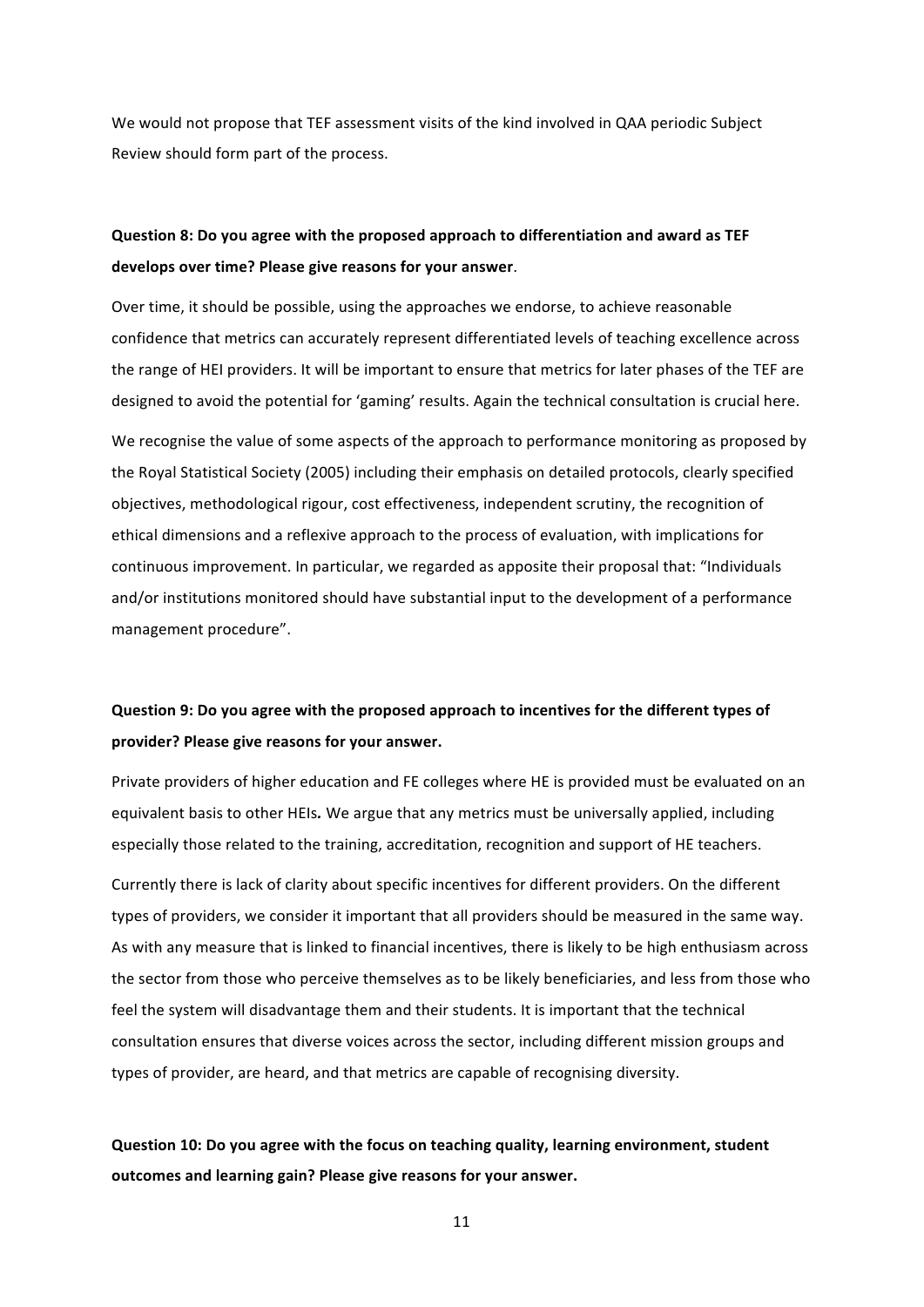**Teaching quality:** we support fully the contention that 'Outstanding teachers should enjoy the same professional recognition and opportunities for career and pay progression as great researchers' (Green Paper, 2015: p. 18). We do not believe this is the case equally across the sector currently and until this disparity is addressed there are not currently incentives for individual HE teachers to strive for excellence in promoting learning and, more importantly, in their relationships with students. It is debatable whether the proposals in their current form are capable of achieving the aim.

#### **Learning environment**

The quality of the learning environment in which students are engaged is crucial to their capacity to learn effectively. Considerable research exists, to which NTFs have made a significant contribution (Healey, 2005, Jenkins, Healey and Zetter, 2007, Healey, Jordan, Pell and Short, 2010, Brew, 2003) which demonstrates the importance of teaching being underpinned and informed by research and scholarship, and highlights the links between practitioners' commitment to advancing their scholarship of teaching (Boyer, 1990). We propose that the relationship and mutual benefits between teaching, scholarship and research can be strengthened by a climate that fosters pedagogic enquiry, for example, by offering institutional funding for teaching projects, support for publishing on HE teaching and learning and encouragement of doctoral and post-doctoral research on learning and teaching. National Teaching Fellows, who include learning support staff, librarians and those involved in student support and guidance as well as academics argue that physical and virtual learning environments have high impact on success in study. Hence we would suggest that metrics of teaching excellence should include the quality of provision of learning resources, libraries and virtual environments.

#### **Student outcomes and learning gain**

We have concerns over how metrics concerned with employment and destinations (which will vary significantly with any University's portfolio) are used. Universities delivering large numbers of vocational/professionally-related subjects may fare rather better than those focusing more on arts, humanities, and some other disciplines, irrespective of teaching quality. Indicators such as first destination of students on graduation can be valuable but are notoriously hard to collect from students who choose not to keep in touch with their universities, and such indicators are therefore innately inaccurate. Furthermore, destination data tends to be aligned to local economic factors and students' socio-economic backgrounds. Anecdotal evidence suggests that some universities 'massage' graduate employment data by offering internships to unemployed graduates just before the census date or by contacting graduates about their employment status starting with the highest achieving students.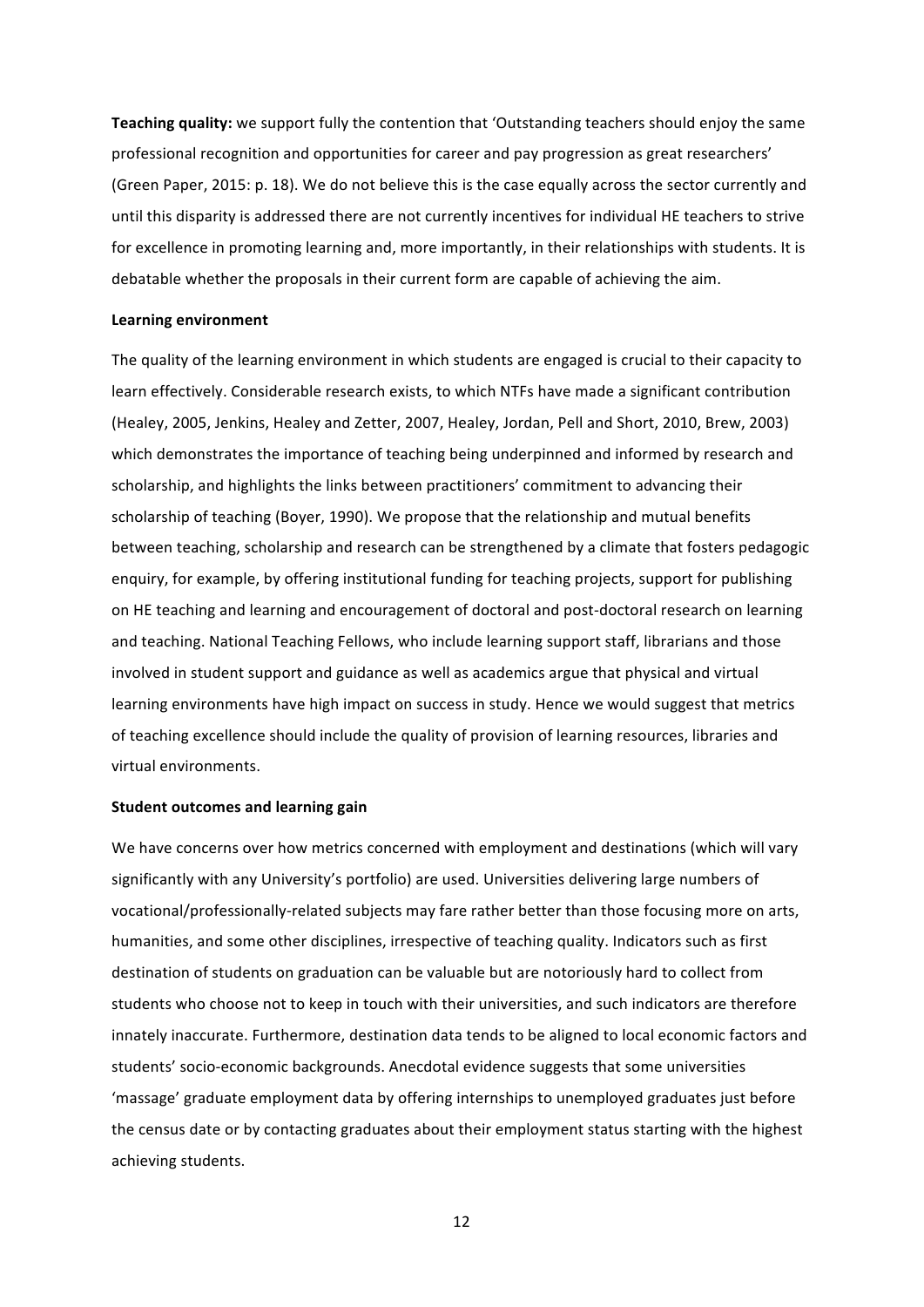Graduate salaries do not, we argue, provide a valid indicator of excellent teaching since these are significantly influenced by subject, geographical location and pre-existing advantage.

Retention data used as metrics should be for each level of undergraduate degree programmes, for Masters programmes, and for PhD completions within reasonable periods.

We suggest the need to widen some of the possible metrics relating to teaching, including the time spent in class, the time spent designing and conducting assessment and providing feedback to students, the time spent on curriculum development and evaluation, and the time spent leading junior colleagues. 'Teaching intensity' is regarded as too crude a measure of teaching quality. We question how much independent study may be generated from a 'contact hour', proposing that 'learning gain' does not just depend on contact time.

It is a highly complex matter to evaluate learning gain, for example comparing A level equivalent scores (and other admission data) on entry with awards achieved at graduation, since multiple factors impact on ipsative development, of which the quality of teaching is only one. Before learning gain is included as a TEF metric, consensus must be achieved on what it comprises

# Question 11: Do you agree with the proposed approach to the evidence used to make TEF assessments - common metrics derived from the national databases supported by evidence from the provider?

National Teaching Fellows agree strongly that to win the confidence of the university teaching community, it is important that metrics are valid, robust, comprehensive, credible and current. We propose that metrics which are readily available to HEIs that could be used within the TEF could include:

- 1. Evidence of the extent to which HEI recognises and rewards excellent teaching, e.g. by supporting accreditation through the UKPSF run by the Higher Education Academy, which offers 4 categories of Fellowship, and by promoting a cadre of promoted staff on the grounds of their excellent teaching (in some HEIs these are termed Teacher Fellows);
- 2. An indication of the proportion of Professors who have achieved this status on the basis of their outstanding teaching, with the potential of strengthening the research-teaching nexus;
- 3. Evidence that all new-to-HE staff are trained and supported through their early vears of teaching (linked to probation) on Postgraduate Certificates in Higher Education Teaching or Postgraduate Certificates in Academic Practice or similar. These have been a normal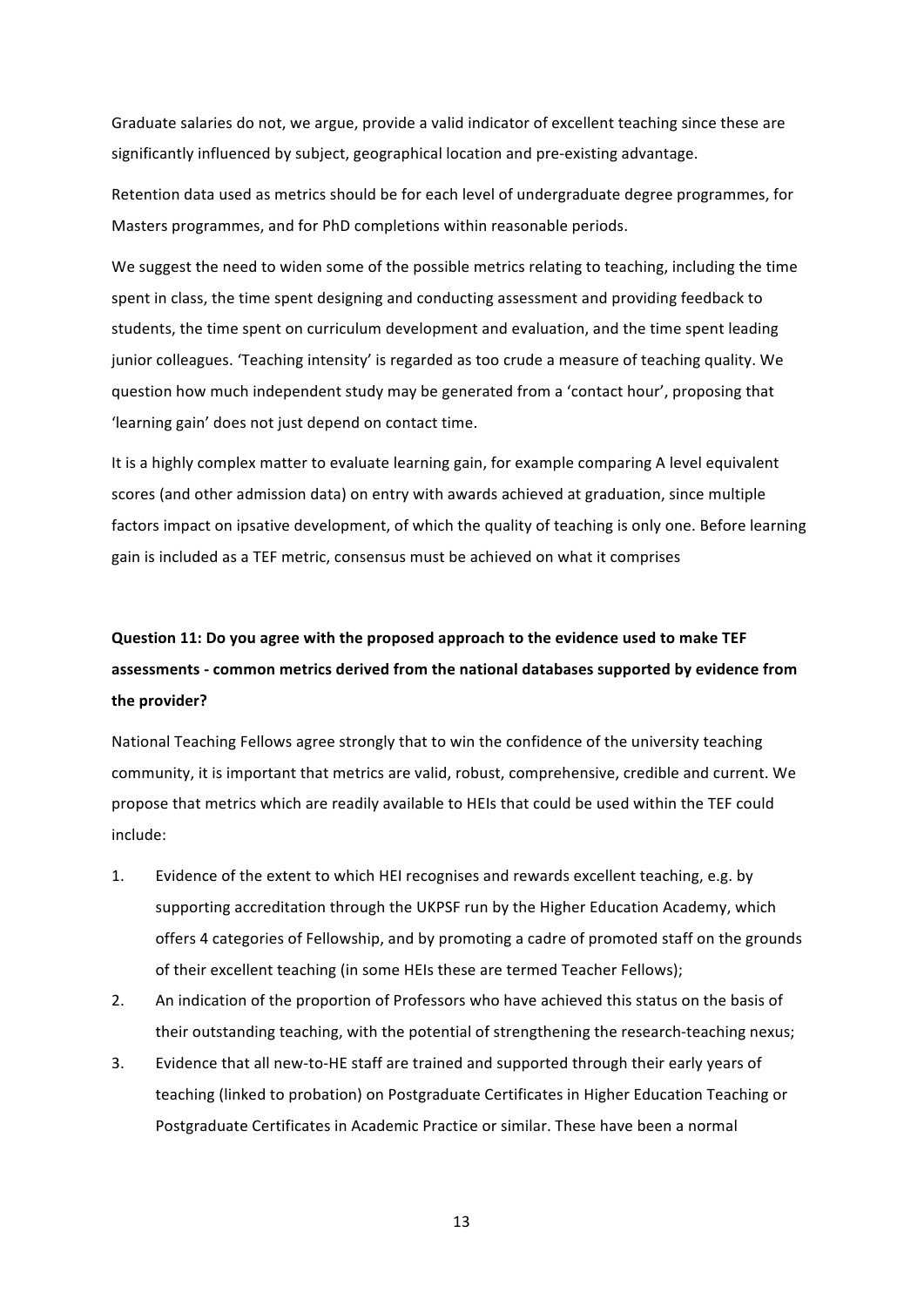expectation for new staff in most UK HEIs for at least a decade. This metric should include graduate teaching assistants, sessional and fractional staff;

- 4. Evidence that career-wide continuing professional development is provided for all who teach, with take up of CPD monitored. Metrics could include average institutional (or departmental/school) expenditure per head on staff development concerning teaching, learning and assessment, together with average hours spent annually by staff engaging with pedagogic development.
- 5. Evidence that scholarship and evidence-based practice are valued by the HEI, as indicated for example by the number and quality of peer-reviewed pedagogic publications about teaching, learning and assessment produced, including action-research and teaching-related consultancies.
- 6. Data that show the number of staff at an HEI who have achieved National Teaching Fellowships over the 15 years the scheme has been running, and how the HEI engages them in enhancing the management of change in learning and teaching practices within and beyond their own institution. It is worth noting that not all UK nations have participated in the scheme from its outset, (only England and Northern Ireland in the earlier years) and that HEIs of whatever size can submit up to three nominations each per year, meaning that in some HEIs it is harder to be nominated than in others.
- 7. Data on the spend per full-time equivalent student on learning environments, libraries and virtual resources for students. Such metrics must be mode-neutral between full-time and part time students, and should recognise that many programmes are managed through distance and blended learning.
- 8. Evidence that students are satisfied with their learning experiences as indicated by a basket of measures, including NSS outcomes, Postgraduate Taught Experience Survey data and the International Student Barometer (but note caveats below).
- 9. Evidence that outcomes for students are positive as indicated by benchmarked retention data at each level of undergraduate degree programmes, on Masters programmes and for PhD completions within reasonable periods.
- 10. Evidence that HEIs demonstrate investment in student engagement, welfare and pastoral care through student recruitment policies, and throughout the student lifecycle, showing a commitment to inclusivity and redressing all kinds of disadvantage, particularly in terms of demonstrating and monitoring Fair Access and Widening Participation activities.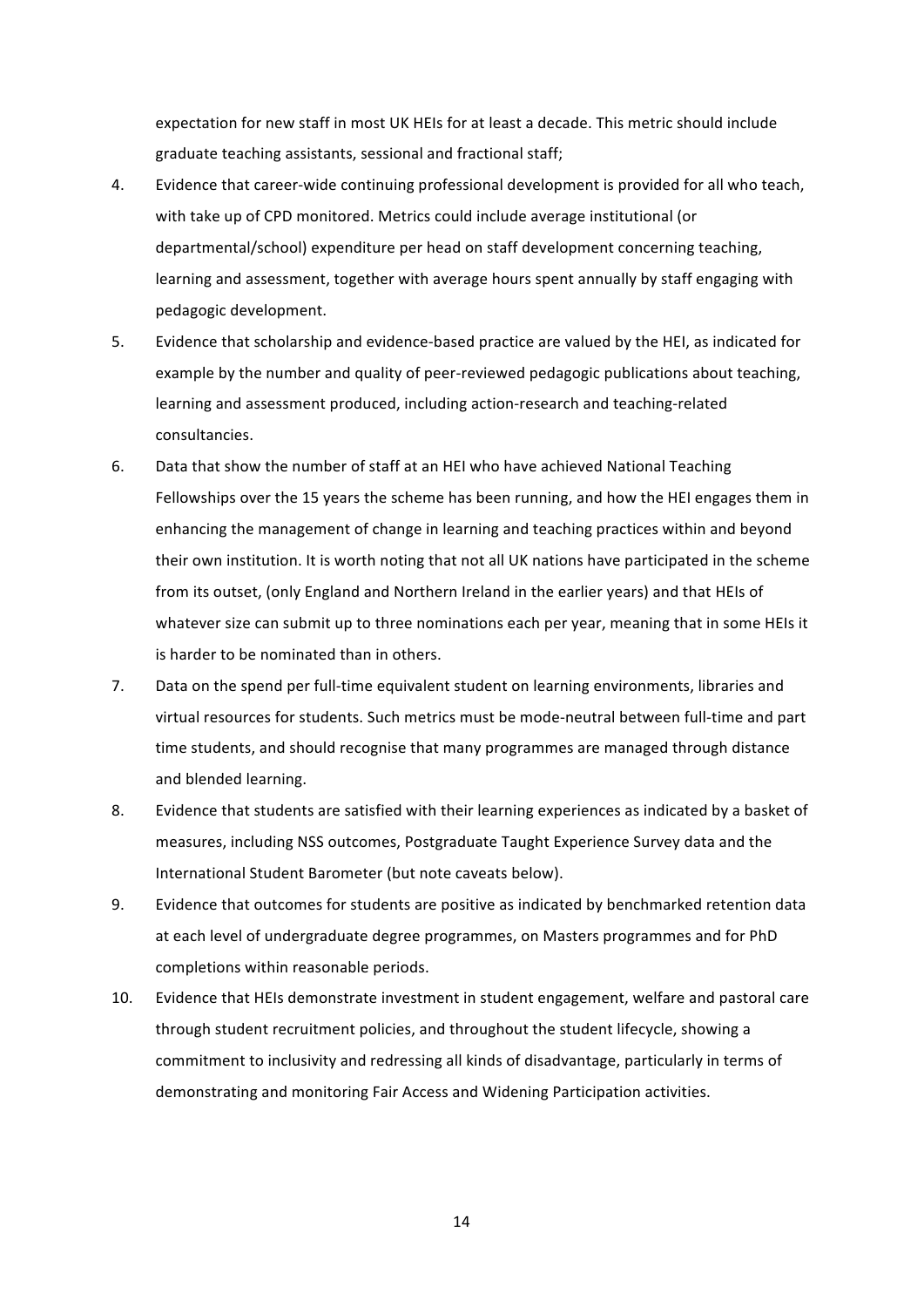More complex data that could be considered includes the availability of academic staff for individual academic support, the number of contact teaching hours that are typically offered within different disciplines, the proportion of staff on casual employment contracts and the ratio of hours for assessment and preparation that individual academics are given within deployment models. While these are less readily available, their availability would add to the richness of the information considered within TEF. We argue that the approach that is used in the HEFCE's 'Transparent Approach to Costing of Teaching' (TRAC T) (HEFCE 2005) does not provide valuable or robust data that could be included in TEF as individual and institutional interpretations of the approach are highly variable.

Currently data held institutionally, by the HEA and by HESA is not ubiquitously accurate, and one potential benefit of the TEF is that it could incentivise improvements in data submission and accuracy. 

If indicators such as NSS, first destination employment data and retention data are to be key elements of the TEF, each indicator must be benchmarked to take account of student characteristics, discipline-level differences and other factors such as the region in which a university is based. This could provide accurate measures of excellence within institutions, which have highly diverse profiles and missions, in a way that existing league tables fail to achieve.

Furthermore, we recognise that NSS and other survey data represent snapshots of student satisfaction, hence the need to look at longitudinal data that captures outcomes beyond the final year of a programme. We also argue that self-report surveys do not gauge engagement or learning gain and therefore constitute only one component of teaching. NSS questions asks students to rate student satisfaction with quality of teaching – as distinct from measuring the *actual quality* of teaching, which students are not qualified to evaluate. Student evaluations of teaching may be affected by factors other than the teaching itself (for example, Weinberg, Hashimoto, & Fleisher, 2009) and that such evaluation instruments can overlook important aspects of effective teaching (e.g. Onwuegbuzie *et al.*, 2007).

However, revisions to the National Student Survey for 2017 are expected to include new questions that aim to measure student engagement and can therefore potentially enhance the value of the data. HEFCE is also undertaking 12 pilot projects to explore how learning gain might be measured. The provisions of the Small Business, Enterprise and Employment Act, passed last year, should also provide more accurate data on graduate earning and employment.

#### **Conclusions**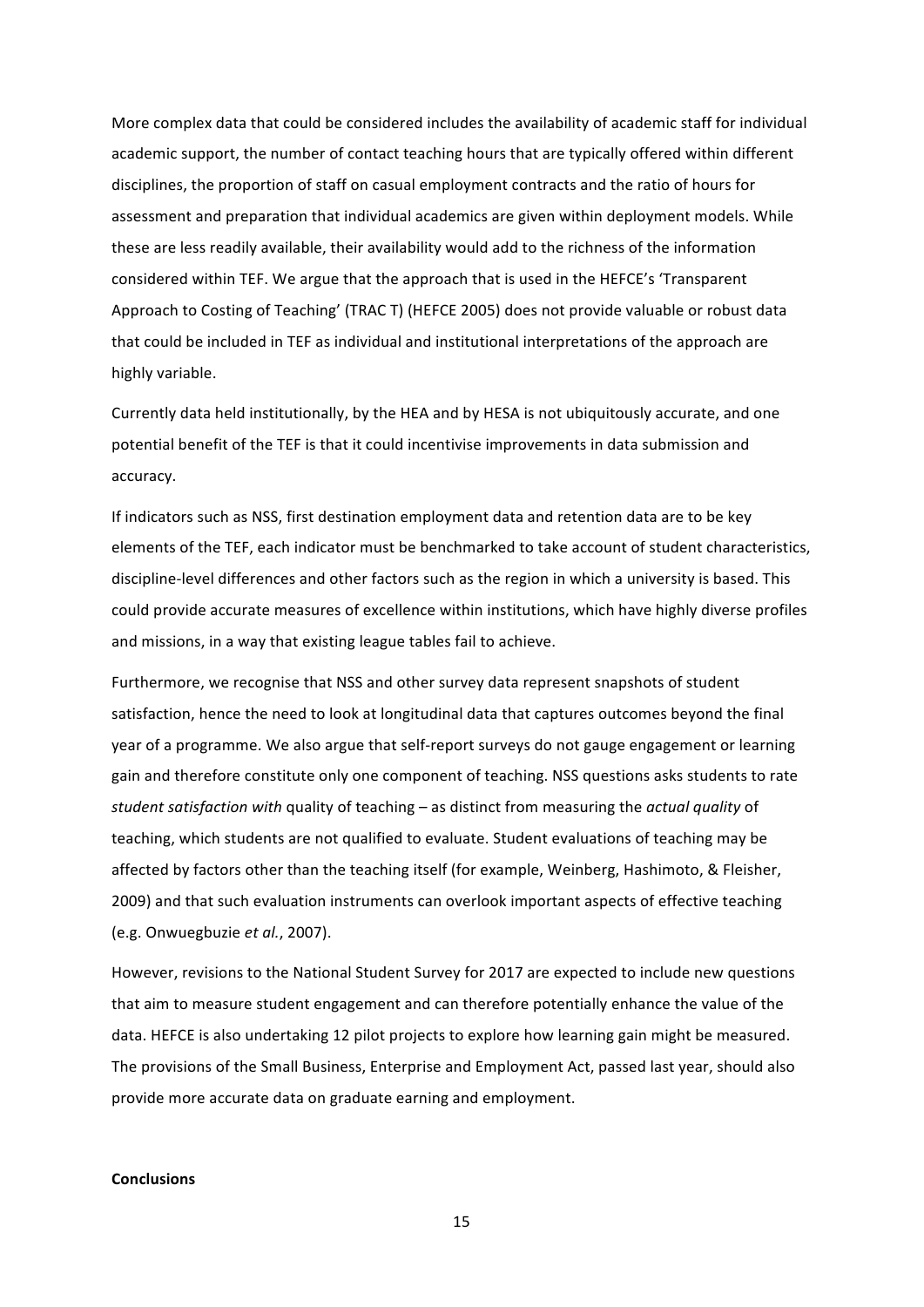The TEF has the potential to be a powerful tool to support student choice, redress the lack of parity of esteem between teaching and research and drive quality improvements by shaping institutional behaviours. National Teaching Fellows are keen actively to support the work of the technical consultation in ensuring it becomes a fit-for-purpose process to enhance the student experience and recognise and reward both excellent teachers and the institutions that employ them. In our consultations we recognised that working on the TEF is a unique opportunity for the NTF community to impact on the future of higher education in the UK and we are keen to participate in assessment panels in both phases, bringing scholarship, expertise and experience to the task. We welcome opportunities to participate further in shaping this influential and important process.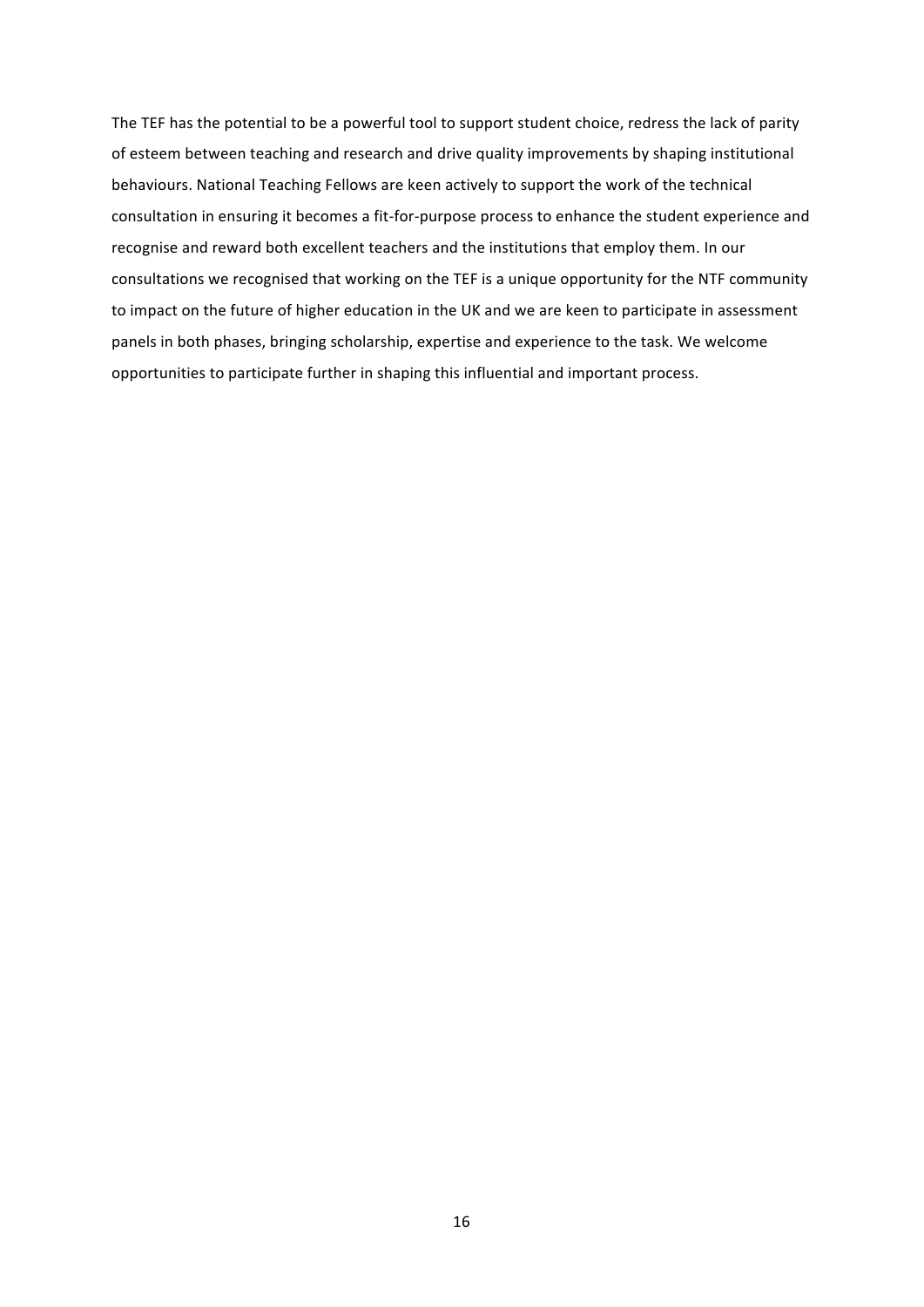#### **References**

Athena Swan awards http://www.ecu.ac.uk/equality-charters/athena-swan/ accessed January 2016

- Carrell, S. E. & West, J. E. (2010) Does Professor Quality Matter? Evidence from Random Assignment of Students to Professors, Journal of Political Economy, 118, 409-432.
- Boyer, E. L. (1990). *Scholarship revisited.* Princeton, NJ: Carnegie Foundation for the Advancement of Teaching.
- Braga, M., Paccagnella, M. & Pellizzari, M. (2014) Evaluating students' evaluations of professors. *Economics of Education Review*, 41, 71–88.
- Brew, A. (2003) Teaching and Research: New relationships and their implications for inquiry-based teaching and learning in higher education, *Higher Education Research and Development*, 22 (1), 3-18.
- Chickering, A. W. & Gamson, Z. F. (1987) Seven Principles for Good practice in Undergraduate *Education*, Racine, WI: The Johnson Foundation Inc.
- Gibbs, G. (2010) *Dimensions of Quality*, York: HEA.
- HEA (2013) Promoting Teaching: Making Evidence Count"

(https://www.heacademy.ac.uk/resources/detail/recognition/making-evidence-count-web ). 

- Healey, M. (2005), Linking research and teaching to benefit student learning, *Journal of Geography in Higher Education*, *29*(2), 183-201.
- Healey, M., Jordan, F., Pell, B., & Short, C. (2010) The research–teaching nexus: a case study of students' awareness, experiences and perceptions of research, *Innovations in Education and* Teaching International, 47(2), 235-246.
- HEFCE The Transparent Approach to Costing of Teaching (TRAC T) (2005), http://www.hefce.ac.uk/funding/finsustain/trac/history/ Accessed January 2016
- HEPI (2016) http://www.hepi.ac.uk/2016/01/07/response-to-the-higher-education-green-paper (accessed January 2016)
- HEPI-HEA (2015) The HEPI-HEA Student Academic Experience Survey: Summary and *Recommendations*, York: HEA.
- Jenkins, A., Healey, M., & Zetter, R. (2007) *Linking teaching and research in disciplines and* departments. York: Higher Education Academy.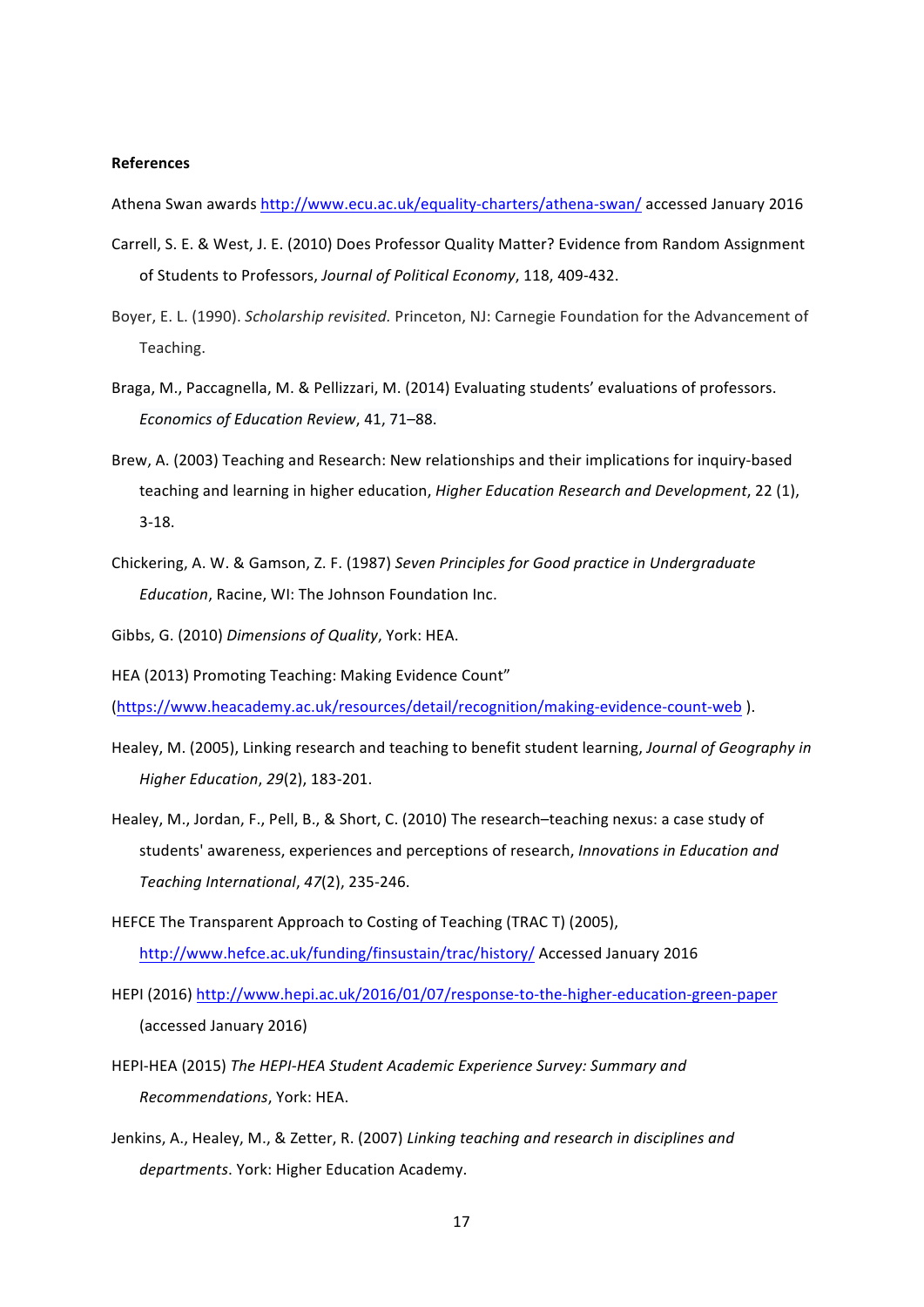- McGrath, C.H. Guerin, B., Harte, E., Frearson, M. & Manville, C. (2015) *Learning Gain in Higher Education*. Santa Monica, CA: RAND Corporation.
- Nasr, A., Gillett, M. & Booth, E. (1996) Lecturers' teaching qualifications and their teaching performance. *Research and Development in Higher Education*, 18, 576-581.
- NUS/QAA (2012a) Student Experience Research 2012. Part 1: Teaching and Learning, London: NUS.
- NU/QAA (2012b) Student Experience Research 2012. Part 2: Independent Learning and Contact *Hours*, London: NUS.
- Onuegbuzie, A. J., Witcher, A. E., Collins, K. M., Filer, J. D., Wiedmaier, C. D. and Moore, C. W., (2007), Students' perceptions of characteristics of effective college teachers: A validity study of a teaching evaluation form using a mixed-methods analysis, *American Educational Research Journal*,  $44(1)$ , pp.113-160.
- Pasarella, E. T., Seifert, T. A. and Blaich, C. (2008) *Validation of the NSSE benchmarks and deep approaches to learning against liberal arts outcomes*, Paper presented at the annual meeting of the Association for the Study of Higher Education, Jacksonville, FL. Available at www.education.uiowa.edu/crue
- Royal statistical society (2005) Performance Indicators: good, bad and ugly http://www.bristol.ac.uk/media-library/sites/cmm/migrated/documents/performanceindicators-report-jrssa.pdf accessed January 2016
- Shulman, L. S. (2005a) The signature pedagogies of the professions of law, medicine, engineering, and the clergy: Potential lessons for the education of teachers. In Talk Delivered at the Math Science Partnerships (MSP) Workshop: "Teacher Education for Effective Teaching and Learning" *Hosted by the National Research Council's Center for Education, February* (pp. 6-8).
- Shulman, L. S., (2005b). Signature pedagogies in the professions, *Daedalus*, 134(3), pp.52-59.
- Sullivan, A. (2001) Cultural capital and educational attainment, *Sociology*, 35, 893-912.
- Weinberg, B. A., Hashimoto, M. and Fleisher, B. M., (2009), Evaluating teaching in higher education, *The Journal of Economic Education*, 40(3), pp.227-261.
- Wilsdon, J., et al. (2015). *The Metric Tide: Report of the Independent Review of the Role of Metrics in Research Assessment and Management*, DOI: 10.13140/RG.2.1.4929.1363.
- Yorke, M. and Longden, B., (2004), *Retention and student success in higher education*, McGraw-Hill Education (UK).